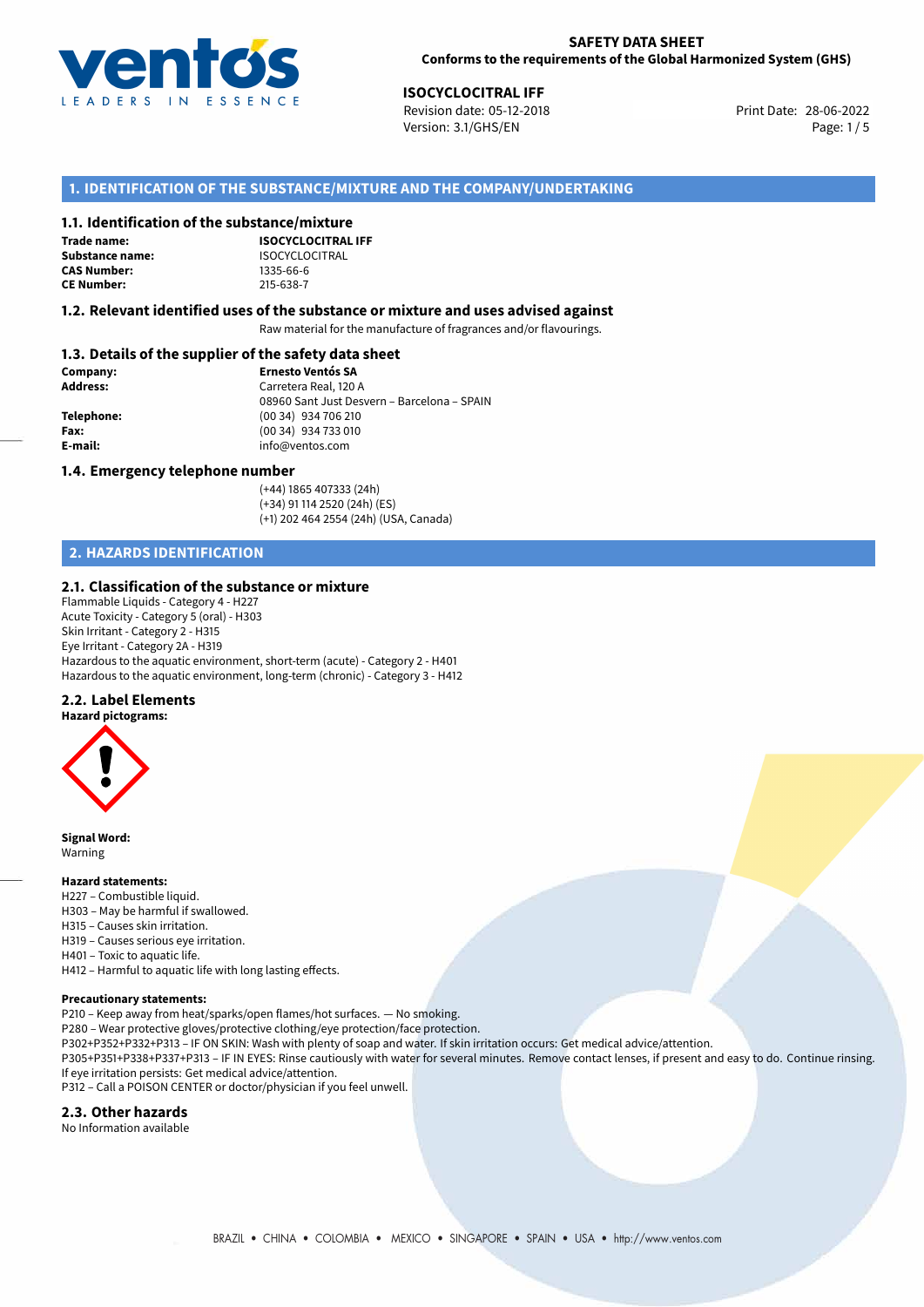

**ISOCYCLOCITRAL IFF**<br> **Print Date:** 28-06-2022 **Print Date:** 28-06-2022 Version: 3.1/GHS/EN Page: 2 / 5

## **3. COMPOSITION/INFORMATION ON INGREDIENTS**

#### **3.1. Substances**

| Chemical name: | <b>ISOCYCLOCITRAL</b> |
|----------------|-----------------------|
| CAS number:    | 1335-66-6             |
| EC number:     | 215-638-7             |

#### **Hazardous constituents:**

| <b>Chemical Name</b>       | % (w/w)   | <b>CAS No</b><br><b>EC No</b> | <b>Classification according to GHS</b>                                                                                                                                                                                                                                                                                        |
|----------------------------|-----------|-------------------------------|-------------------------------------------------------------------------------------------------------------------------------------------------------------------------------------------------------------------------------------------------------------------------------------------------------------------------------|
| <b>ISOCYCLOCITRAL</b><br>. | $\geq$ 50 | 1335-66-6<br>215-638-7        | Flammable Liquids - Category 4 - H227<br>Acute Toxicity - Category 5 (oral) - H303<br>Skin Irritant - Category 2 - H315<br>Eye Irritant - Category 2A - H319<br>Hazardous to the aquatic environment, short-term (acute) - Category 2 - H401<br>Hazardous to the aquatic environment, long-term (chronic) - Category 3 - H412 |

[See the full text of the hazard statements in section 16.](#page-4-0)

#### **3.2. Mixtures**

Not applicable.

# **4. FIRST-AID MEASURES**

## **4.1. Description of necessary first aid measures**

| Ingestion:    | Rinse mouth with water.<br>Obtain medical advice.<br>Keep at rest. Do not induce vomiting.                                                           |
|---------------|------------------------------------------------------------------------------------------------------------------------------------------------------|
| Eye contact:  | In case of contact with eyes, rinse immediately with plenty of water for at least 15 minutes and seek medical advice.                                |
| Inhalation:   | Remove person to fresh air and keep at rest.<br>Seek immediate medical advice.                                                                       |
| Skin contact: | Take off immediately all contaminated clothing.<br>Thoroughly wash affected skin with soap and water.<br>Seek medical attention if symptoms persist. |

# **4.2. Most important symptoms and effects, both acute and delayed**

No information available.

#### **4.3. Indication of any immediate medical attention and special treatment needed** No information available.

**5. FIRE-FIGHTING MEASURES**

## **5.1. Extinguishing Media**

Water spray, carbon dioxide, dry chemical powder or appropriate foam. For safety reasons do not use full water jet.

#### **5.2. Special hazards arising from the substance or mixture**

Known or Anticipated Hazardous Products of Combustion: Emits toxic fumes under fire conditions.

#### **5.3. Advice for firefighters**

High temperatures can lead to high pressures inside closed containers. Avoid inhalation of vapors that are created. Use appropriate respiratory protection. Do not allow spillage of fire to be poured into drains or watercourses. Wear self-contained breathing apparatus and protective clothing.

## **6. ACCIDENTAL RELEASE MEASURES**

### **6.1. Personal precautions, protective equipment and emergency procedures**

Evacuate surronding areas. Ensure adequate ventilation. Keep unnecessary and unprotected personnel from entering. Do not breathe vapor/spray. Avoid contact with skin and eyes. Information regarding personal protective measures: see section 8.

#### **6.2. Environmental precautions**

To avoid possible contamination of the environment, do not discharge into any drains, surface waters or groundwaters.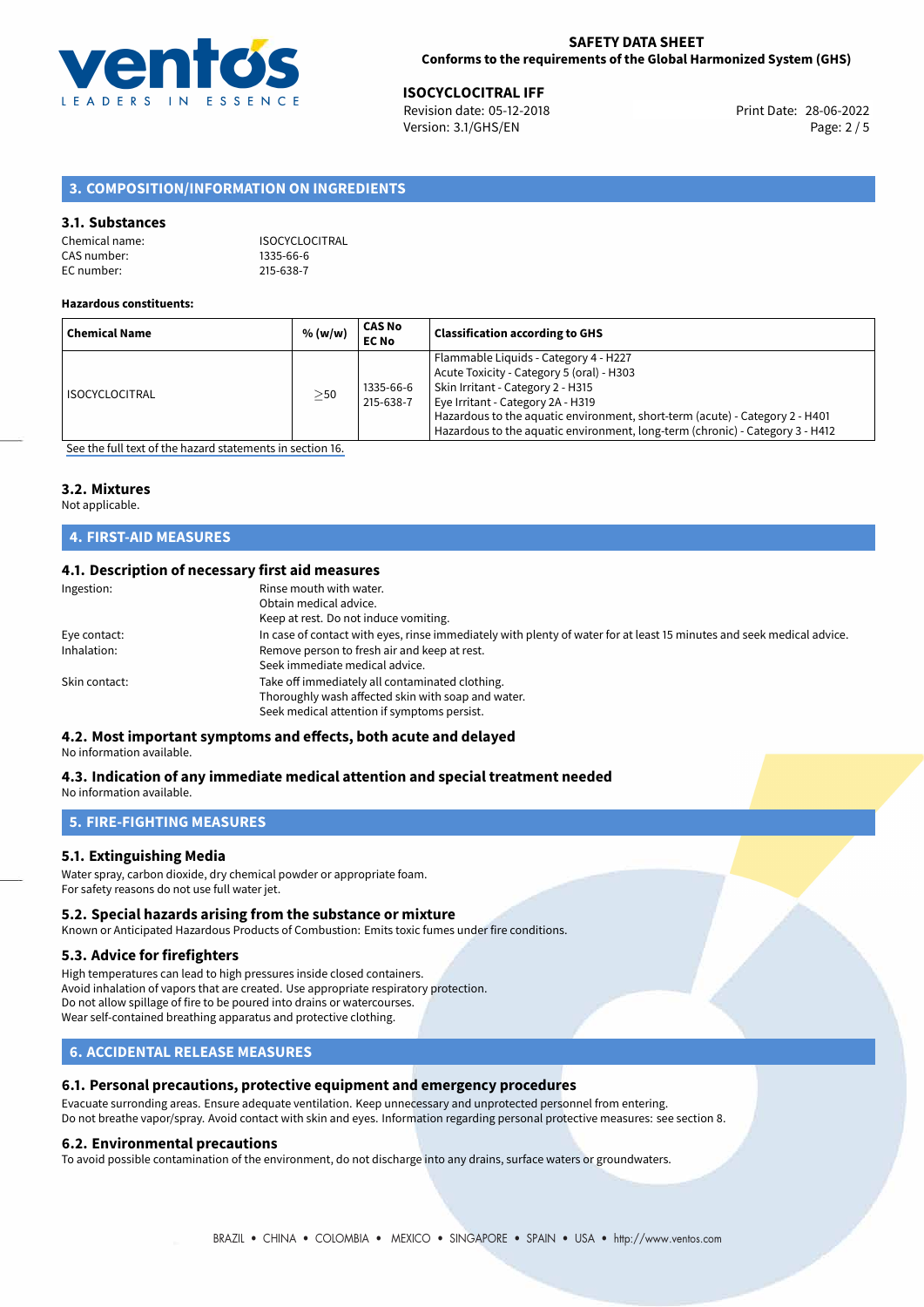

**ISOCYCLOCITRAL IFF**<br> **Print Date:** 28-06-2022 **Print Date:** 28-06-2022 Version: 3.1/GHS/EN Page: 3 / 5

## **6.3. Methods and materials for containment and cleaning up**

Cover with an inert, inorganic, non-combustible absorbent material (e.g. dry-lime, sand, soda ash). Place in covered containers using non-sparking tools and transport outdoors. Avoid open flames or sources of ignition (e.g. pilot lights on gas hot water heater). Ventilate area and wash spill site after material pickup is complete.

#### **6.4. Reference to other sections**

Information regarding exposure controls, personal protection and disposal considerations can be found in sections 8 and 13.

#### **7. HANDLING AND STORAGE**

#### **7.1. Precautions for safe handling**

Do not store or handle this material near food or drinking water. Do not smoke. Avoid contact with the eyes, skin and clothing. Wear protective clothing and use glasses. Observe the rules of safety and hygiene at work. Keep in the original container or an alternative made from a compatible material.

### **7.2. Conditions for safe storage, including any incompatibilities**

Store in tightly closed and preferably full containers in a cool, dry and ventilated area, protected from light. Keep away from sources of ignition (e.g. hot surfaces, sparks, flame and static discharges). Keep away from incompatible materials (see section 10).

#### **7.3. Specific end use(s)**

No information available.

### **8. EXPOSURE CONTROLS AND PERSONAL PROTECTION**

#### **8.1. Control parameters**

Components with occupational exposure limits: None known.

#### **8.2. Exposure controls**

Measures should be taken to prevent materials from being splashed into the body. Provide adequate ventilation, according to the conditions of use. Use a mechanical exhaust if required.

#### **8.3. Individual protection measures, such as personal protective equipment**

| Eye/Face protection:             | Chemical safety goggles are recommended. Wash contaminated goggles before reuse.                                                            |
|----------------------------------|---------------------------------------------------------------------------------------------------------------------------------------------|
| Hand Protection:                 | Chemical-resistant gloves are recommended. Wash contaminated gloves before reuse.                                                           |
| Body protection:                 | Personal protective equipment for the body should be selected based on the task being performed and the risks<br>involved.                  |
| Respiratory Protection:          | In case of insufficient ventilation, use suitable respiratory equipment.                                                                    |
| Environmental exposure controls: | Emissions from ventilation or process equipment should be checked to ensure they comply with environmental<br>protection legislation.       |
|                                  | In some cases, filters or engineering modifications to the process equipment will be necessary to reduce emissions to<br>acceptable levels. |

#### **9. PHYSICAL AND CHEMICAL PROPERTIES**

#### **9.1. Information on basic physical and chemical properties**

| Appearance:                         | Liguid                    |
|-------------------------------------|---------------------------|
| Colour:<br>Conforms to standard     |                           |
| Odour:                              | Conforms to standard      |
| Odour theshold:                     | Not determined            |
| pH:                                 | Not determined            |
| Melting point/freezing point:       | Not determined            |
| Boling point/boiling range:         | Not determined            |
| Flash point:                        | 74 °C                     |
| Evaporation rate:                   | Not determined            |
| Flammability:                       | Not determined            |
| Lower flammability/Explosive limit: | Not determined            |
| Upper flammability/Explosive limit: | Not determined            |
| Vapour pressure:                    | Not determined            |
| Vapour Density:                     | Not determined            |
| Density:                            | 0,916 - 0,923 g/mL (20°C) |
| Relative density:                   | $0,916 - 0,923$ (20°C)    |
| Water solubility:                   | <b>INSOLUBLE IN WATER</b> |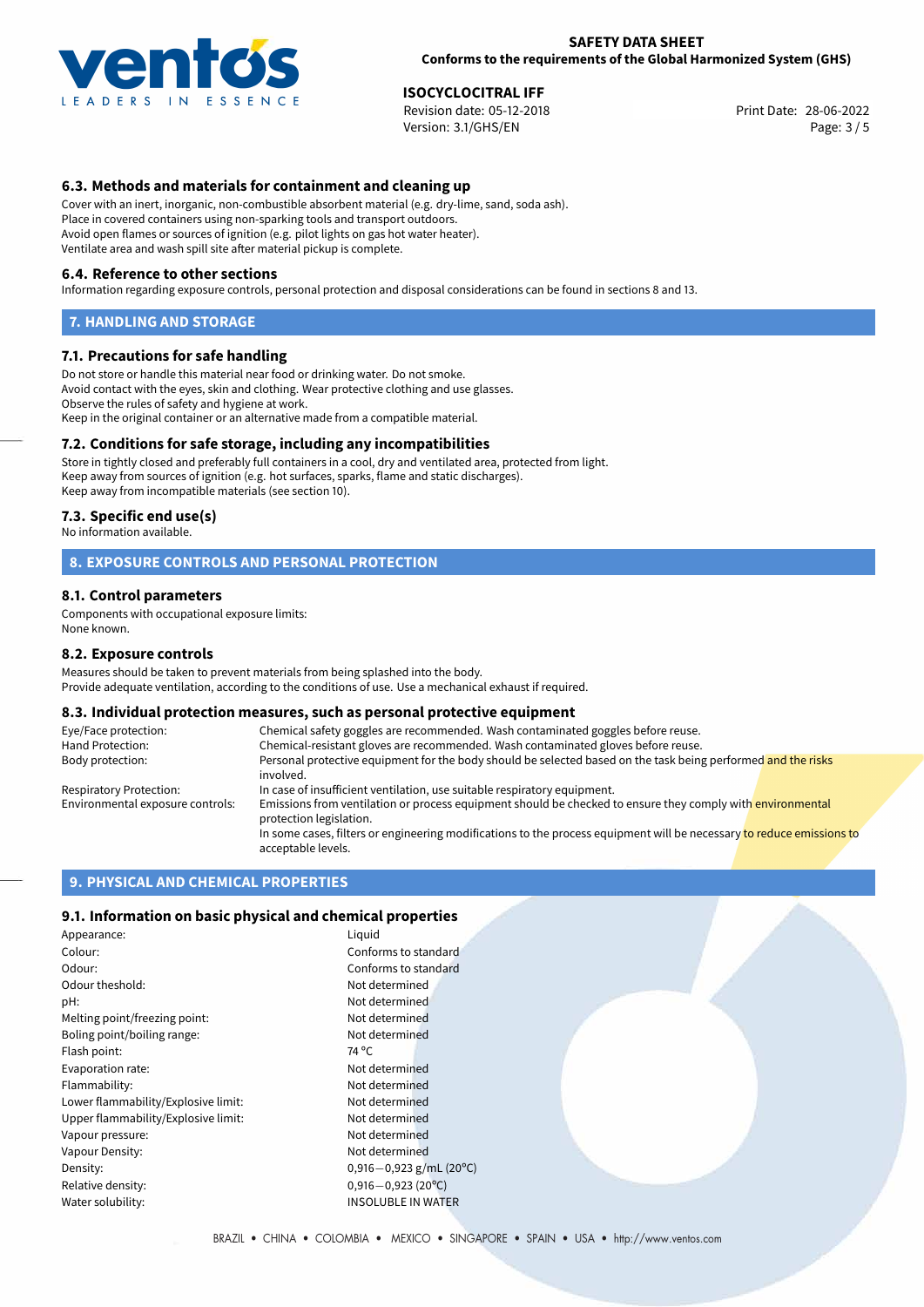

**ISOCYCLOCITRAL IFF**<br>
Revision date: 05-12-2018<br> **Print Date: 28-06-2022** Revision date: 05-12-2018 Version: 3.1/GHS/EN Page: 4 / 5

- Solubility in other solvents: SOLUBLE IN ETHANOL Partition coefficient n-octanol/water: Not determined Auto-ignition temperature: Not determined Decomposition temperature: Not determined Viscosity, dynamic: Not determined Viscosity, kinematic: Not determined Explosive properties: Not determined Oxidising properties: Not determined
	-

## **10. STABILITY AND REACTIVITY**

#### **10.1. Reactivity**

No hazardous reactions if stored and handled as prescribed/indicated.

#### **10.2. Chemical stability**

The product is stable if stored and handled as prescribed/indicated.

#### **10.3. Possibility of hazardous reactions**

No hazardous reactions if stored and handled as prescribed/indicated.

#### **10.4. Conditions to Avoid**

Conditions to Avoid: Excessive heat, flame or other ignition sources.

#### **10.5. Incompatible materials**

Avoid contact with strong acids and bases and oxidizing agents.

#### **10.6. Hazardous decomposition products**

During combustion may form carbon monoxide and unidentified organic compounds.

## **11. TOXICOLOGICAL INFORMATION**

| <b>Acute toxicity</b>             | May be harmful if swallowed.                                              |  |
|-----------------------------------|---------------------------------------------------------------------------|--|
| Skin corrosion/irritation         | Causes skin irritation.                                                   |  |
| Serious eye damage/irritation     | Causes serious eye irritation.                                            |  |
| Respiratory or skin sensitisation | Based on the data available, the criteria for classification are not met. |  |
| Germ cell mutagenicity            | Based on the data available, the criteria for classification are not met. |  |
| Carcinogenicity                   | Based on the data available, the criteria for classification are not met. |  |
| Reproductive toxicity             | Based on the data available, the criteria for classification are not met. |  |
| <b>STOT-single exposure</b>       | Based on the data available, the criteria for classification are not met. |  |
| <b>STOT-repeated exposure</b>     | Based on the data available, the criteria for classification are not met. |  |
| <b>Aspiration hazard</b>          | Based on the data available, the criteria for classification are not met. |  |

## **12. ECOLOGICAL INFORMATION**

#### **12.1. Toxicity**

**Assessment:**

Toxic to aquatic life. Harmful to aquatic life with long lasting effects. **Experimental/calculated data:** No information available.

# **12.2. Degradability**

No information available.

### **12.3. Bioaccumulative potential**

No information available.

# **12.4. Soil mobility**

No information available.

## **12.5. Other adverse effects**

See also sections 6, 7, 13 and 15 Do not allow to get into waste water or waterways.